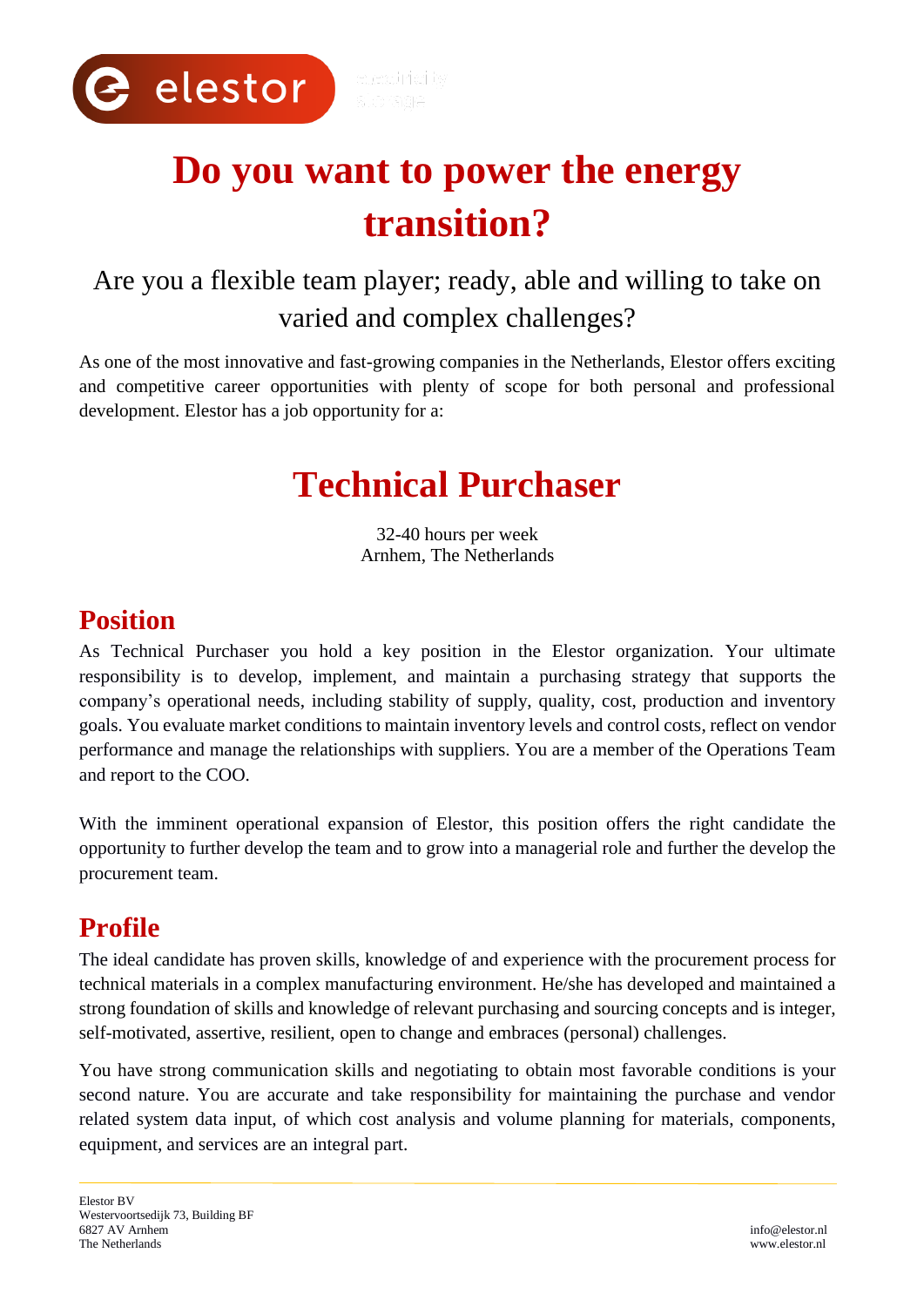

You are able to take the lead in developing and analyzing alternative sources, are comfortable in recommending cost savings and make-versus-buy analysis. You interact closely with suppliers, production, engineering and QA to resolve quality or supply issues. You are excellent in stress and time management and are able to keep working in a safe and structured way, while under pressure to meet deadlines and cost targets.

#### **Tasks and responsibilities**

- Build, maintain and manage supplier relationships
- Negotiate contracts, improved prices and terms of business with suppliers and review opportunities to make business savings utilising negotiation and procurement best practice tools and methods
- Stay current and up to date on any changes that may affect the supply and demand of needed products and materials and advise others of any impact (e.g., monitor market trends, competitor strategies and market suppliers).
- Ensure continuous supply of required goods and materials, and communicate any supply problems which may pose a risk or impact on business operations
- Research and evaluate areas of opportunity and reduce costs where possible
- Assess and evaluate suppliers and undertake performance reviews to ensure contract compliance and manage performance improvement activities
- Explore alternative sources for goods and materials
- Support product change requests and review and communicate the impact on purchasing and production activities
- Balance both tactical executions with strategic initiatives necessary to drive cost reduction projects

#### **Essential education, skills and experience**

- Professional and intellectual capacities at higher professional education level.
- Experienced in a manufacturing environment with dynamic daily priorities.
- Experience in new-product introduction and scale to manufacturing.
- Strong technical knowledge and understanding of manufacturing processes and components, and supply chain management.
- Solid working knowledge of procurement best practices, quality systems, processes and procedures.
- Highly skilled at building and maintaining effective and productive relationships with key stakeholders and suppliers
- Strong negotiation, communication, interpersonal and influencing skills
- Analytical, numerically astute with strong proven problem identification and problem-solving abilities
- Strong judgement, decision making, and critical thinking skills. Results orientated with the ability to plan, overcome obstacles, and deliver against project deadlines
- Commercially and financially aware